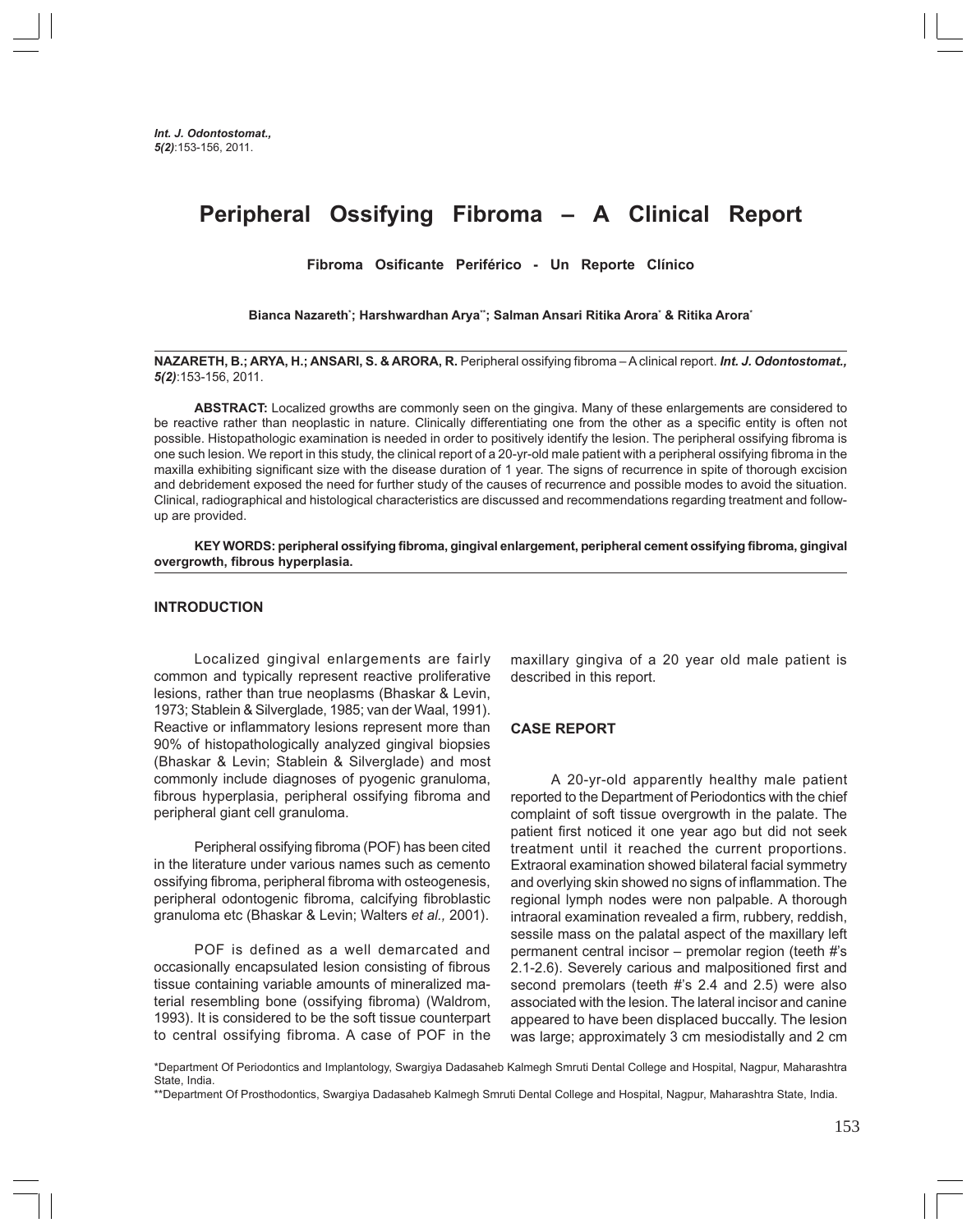buccopalatally. The mucosa overlying the lesion was intact and pinkish red in color. The lesion was painless unless traumatized by enthusiastic tooth brushing or chewing certain hard foodstuffs.

Prescribed radiographs included a periapical radiograph (IOPA) and an occlusal radiograph. The occlusal radiograph revealed a soft tissue shadow extending from tooth # 2.2 to tooth #2.4 on the buccal aspect. Tooth #2.3 appears displaced buccally on the occlusal radiograph along with diffuse radioopacities which overlap on the normal trabecular pattern of bone. The lesion demonstrated diffuse radioopacities in a flocculant pattern between teeth #'s 2.2 and 2.3 extending interdentally as well as crestal bone resorption between teeth #'s 2.1 and 2.2. The lamina dura of teeth #'s 2.2 and 2.3 appear to have been partially lost.

 A provisional diagnosis of peripheral ossifying fibroma was reached. After ensuring that the hemogram of the patient was within normal limits, excisional biopsy of the lesion was performed under local anesthesia. Tooth # 2.4 and tooth # 2.5 were extracted.



Fig. 1. Pre operative condition of the gingiva and buccal view of the lesion.



Fig. 2. Growth extending from midline to tooth number 14.

Histological examination of the specimen revealed peripheral covering of parakeratinized stratified squamous epithelium with moderate to marked proliferation. The basement membrane was intact uniformly. The connective tissue showed variable degree of maturation: more cellular in the juxta-epithelial region while being more mature in the deeper region where typical whorled pattern was observed. In addition there was evidence of calcifications in the hypercellular fibroblastic stroma in the form of numerous bony trabeculae scattered in the connective tissue confirming the diagnosis of POF.



Fig. 3. Occlusal radiograph.



Fig. 4. Radiograph showing soft tissue shadow and radiopacities between tooth 10 and 11.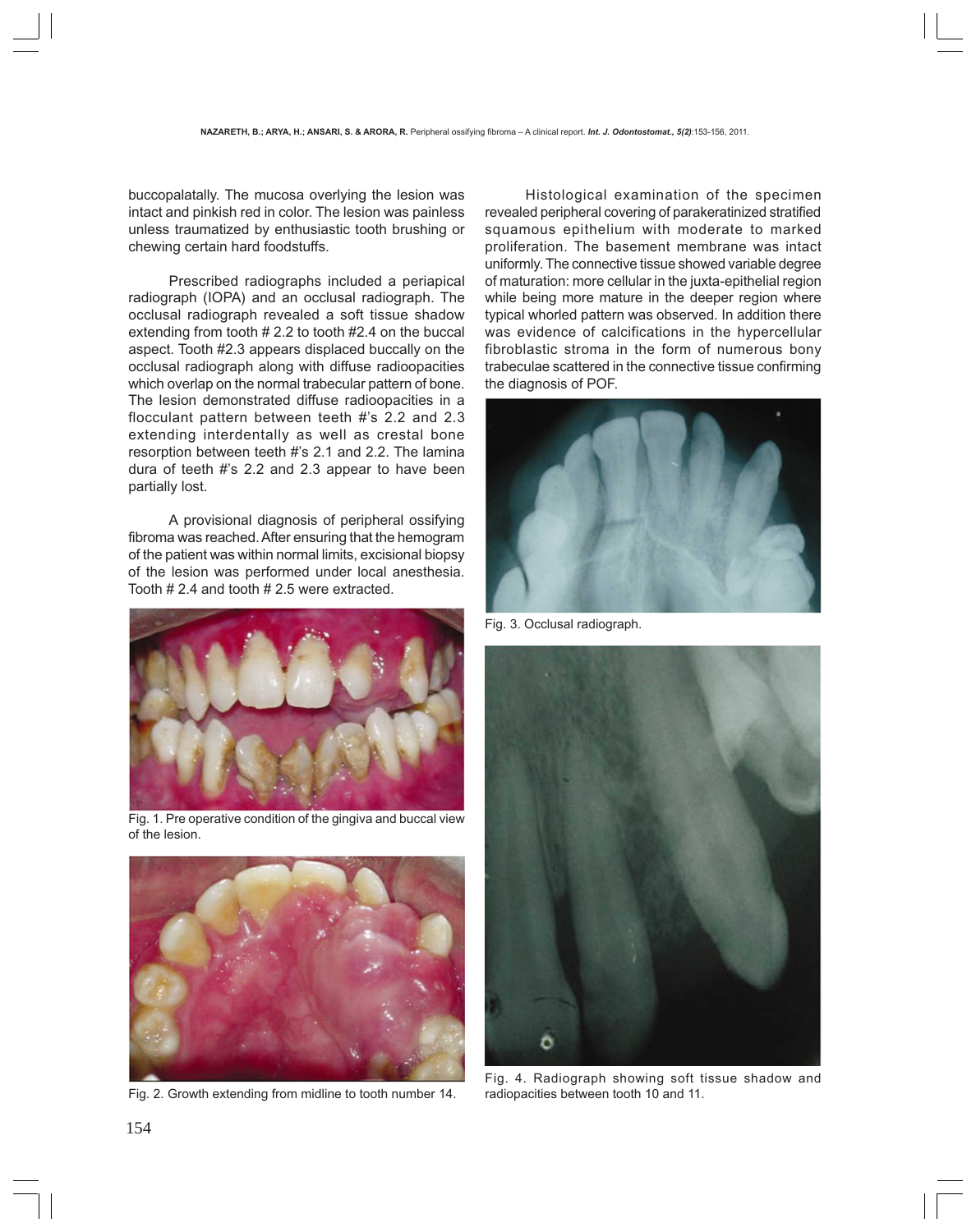The initial follow up of the case showed uneventful healing. However approximately 3 months after the procedure there appeared to be signs suggestive of recurrence in the same region. A slight swelling, when compared to the contralateral side, was noted. Also, the patient's



Fig. 5. Excised Growth.



Fig. 6. Histological picture of the lesion (H.E. 10x).



Fig. 7. Post op after three months showing signs of recurrence.

oral hygiene was found to be lacking resulting in continued gingivitis in the rest of the mouth.

A second, more thorough surgical procedure was planned for the same patient, however the patient did not return for subsequent follow up visits.

# **DISCUSSION**

A POF may occur at any age but exhibits a peak incidence between the second and third decades. Almost 60% of the lesions occur in the maxilla and mostly occur anterior to the molars in the second decade of life, which is consistent with the presented case. The lesion affects females more often than males (5:1 respectively) (Buchner & Hansen, 1987). Clinically, POF is sessile or pedunculated, usually ulcerated and erythematous or exhibits a color similar to that of surrounding gingiva. It does not blanch on palpation (Walters *et al*.; Kenney *et al*., 1989).

The case presented with significant amounts of plaque, calculus and a significantly carious tooth which encouraged further food lodgement – all of which are considered to be irritants triggering the lesion (Gardner, 1982).

The lesions of POF are usually less than 1.5-2 cm in diameter, but have been known to grow to larger sizes (Poon *et al.,* 1995). The growth in the above case was significantly larger in size than the average lesion. POF can cause resorption of the alveolar crest and separation of adjacent teeth with pathologic migration (Poon *et al*.), both of which were seen in the present case.

Histologically, a typical ulcerated POF can exhibit three zones:

Zone I: the superficial ulcerated zone covered with fibrinous exudates and enmeshed with polymorpho-nuclear neutrophils and debris.

Zone II: The zone below the surface epithelium composed almost exclusively of proliferating fibroblasts with diffuse infiltration of chronic inflammatory cells mostly lymphocytes and plasma cells.

Zone III: More collagenized connective tissue with less vascularity and high cellularity; osteogenesis consisting of osteoid and bone formation is a prominent feature, which can even reach the ulcerated surface in some cases.

The non-ulcerated POF lesions are similar to an